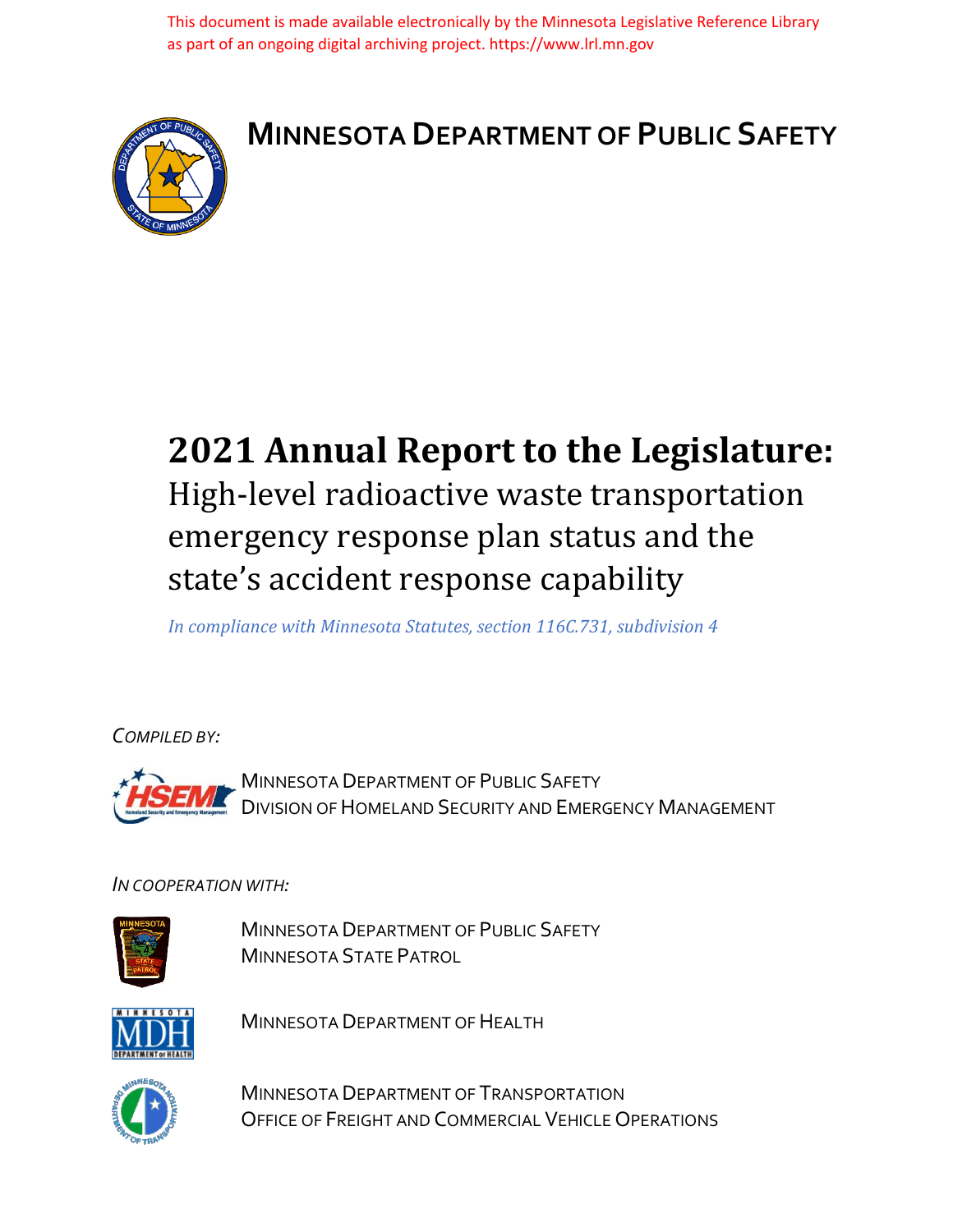# **Legislative Requirement**

Minnesota Statutes, section 116C.731, requires the commissioner of the Department of Public Safety (DPS) to report annually to the Legislature on the status of the plan for emergency response to a high-level radioactive waste transportation accident and the ability of the state to respond adequately to an accident.

The DPS division of Homeland Security and Emergency Management (DPS-HSEM) updates the Minnesota Emergency Operations Plan (MEOP) annually. DPS-HSEM coordinates this task with all of the state agencies represented on the Minnesota Emergency Preparedness and Response Committee. The MEOP addresses response to all hazards, including high-level radioactive waste (HLRW). The 2021 MEOP update was completed in July 2021.

DPS-HSEM annually contacts the Minnesota State Patrol, the Minnesota Department of Health (MDH) and the Minnesota Department of Transportation (MnDOT) to solicit specific comments regarding the status of HLRW transportation aspects of the MEOP. The Minnesota Pollution Control Agency no longer has any accident assessment responsibilities with respect to radioactive materials.

This year, several agencies forwarded changes pertaining to the content of the MEOP. Those changes were incorporated into the plan. The evacuation routes surrounding Minnesota's nuclear generating power plants have been updated to allow for easier egress from the affected areas. Having the routes pre-identified allows for better training of responders during drills, exercises and actual incidents.

#### **Minnesota Department of Health**

To ensure sufficient personnel are available for all types of radiological responses, including HLRW accidents and incidents, eleven MDH staff members attended a Nuclear Regulatory Commission Federal RASCAL training on the computer code for making dose projections for atmospheric releases during a radiological emergency.

Additionally, MDH continues to partner with Minnesota Responds Medical Reserve Corps in maintaining and expanding a registry of radiation professionals willing to assist during a radiological event. Minnesota Radiation Emergency Volunteers (MREV) currently has over 80 members throughout the state. Training and exercises for these volunteers are coordinated through MDH in conjunction with the Department of Human Services.

# **Minnesota Department of Transportation, Office of Freight and Commercial Vehicle Operations (OFCVO)**

MnDOT OFCVO currently has two Hazardous Materials Specialists (HMS) who have completed the United States Department of Transportation (USDOT), Transportation Safety Institute's, Specialized Radioactive Materials Course.

All vehicles and carriers transporting HRCQ of radioactive material are regulated by the U.S. Department of Transportation and are required to pass the North American Standard Level VI Inspection.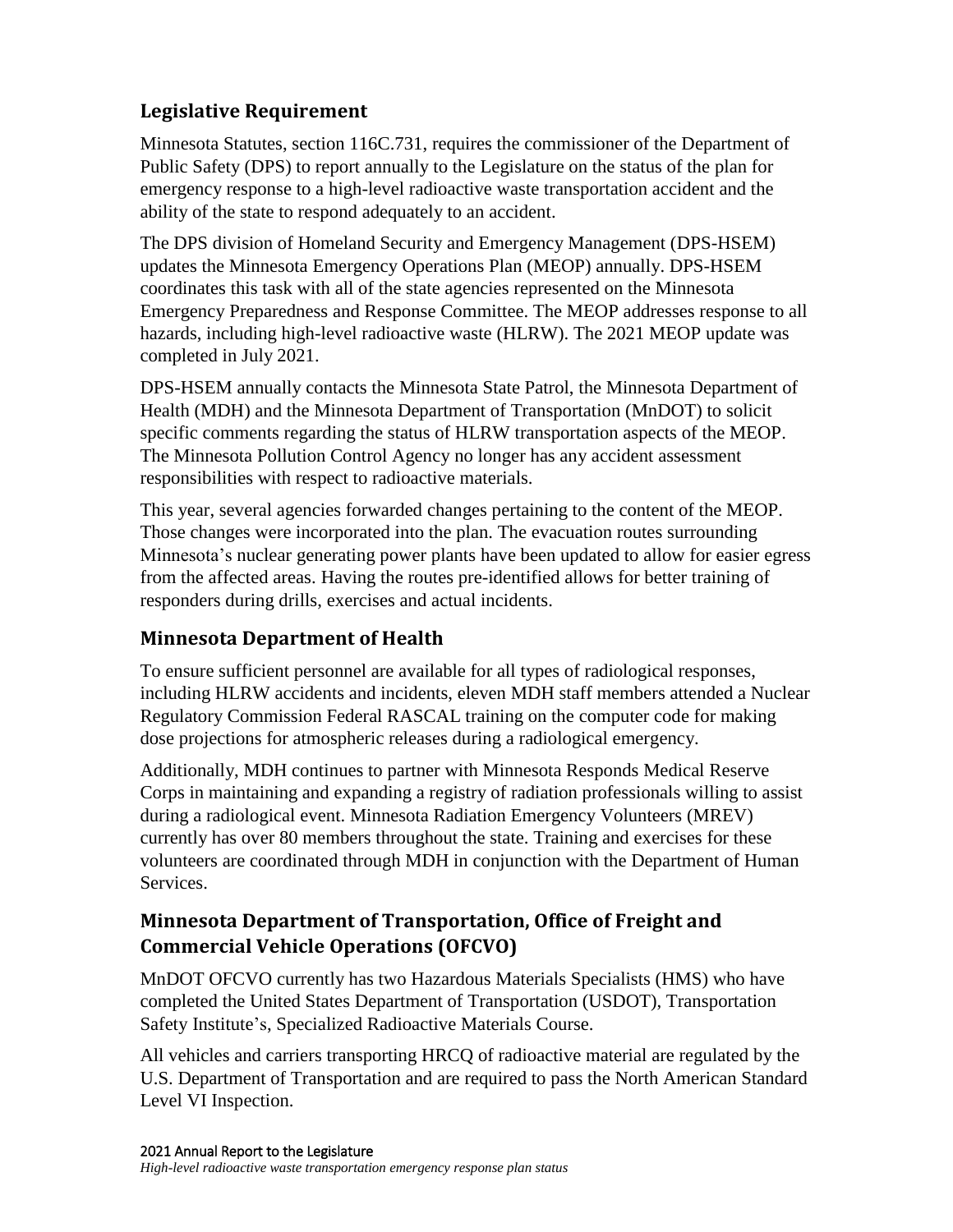The USDOT, Federal Motor Carrier Safety Regulations (FMCSR,) require that a Commercial Vehicle Safety Alliance (CVSA) Level VI pre-trip inspection be completed on each vehicle carrying select radiological shipments. The CVSA Level VI criteria includes inspection procedures, enhancements to the North American Standard Level I Inspection, radiological requirements, and the North American Standard Out-of-Service Criteria for transuranic waste and highway route controlled quantities (HRCQ) of radioactive material.

Vehicles, drivers and cargo must be defect-free by the Level VI Inspection standard before they may leave their point of origin. While en-route, the Level VI out-of-service criteria is applied.

A special nuclear symbol decal was developed for vehicles meeting the Level VI Inspection criteria. The decal is affixed at the point of origin of the shipment and removed at the point of destination. It is valid for only one trip.

One of MnDOT's HMSs is currently certified as a CVSA level VI inspector. Another will be completing the required training to be Level VI certified in early 2022. In addition, all three MnDOT HMSs have completed the OSHA required update training for Hazardous Waste Operations Emergency Response. Together, these courses certify the HMS to conduct mandatory Level VI inspections on vehicles transporting HRCQ radioactive materials. In 2021, there were no shipments of HRCQ radioactive materials identified as originating in Minnesota, nor were there any instate breakdowns of those vehicles traveling through Minnesota. Therefore, there were no level VI inspections needed for HRCQ radioactive shipments.

OFCVO currently has HMSs on-call 24 hours a day, seven days a week, through the Minnesota Duty Officer, for any incident where hazardous materials, including radioactive materials, is being transported. MnDOT HMSs review HLRW pre-shipment notices, submitted to DPS-HSEM pursuant to Minn. Stat. §116C.731, for compliance with hazardous material transportation regulations. If MnDOT HMSs discover discrepancies, they can contact the shipper or transporter to ensure each shipment is properly documented before it enters Minnesota. There were no transportation incidents involving high-level radioactive materials reported in 2021.

Carriers transporting HRCQ of radioactive materials must possess a hazardous materials safety permit from the USDOT. To maintain the safety permit, carriers must maintain a satisfactory safety rating with the USDOT. Carriers with less-than-satisfactory ratings, or high crash or out-of-service inspection rates, are not issued safety permits or will have existing permits suspended. MnDOT HMSs can check for valid safety permits during all Level VI inspections. This is an additional safety measure intended to ensure only carriers with good safety management practices in place are used to transport HRCQ of radioactive materials on the roadways.

# **Minnesota Department of Public Safety Minnesota State Patrol**

The Minnesota State Patrol currently has one Commercial Vehicle Inspector (CVI) in Minnesota trained and certified to conduct CVSA Level VI radioactive inspections. The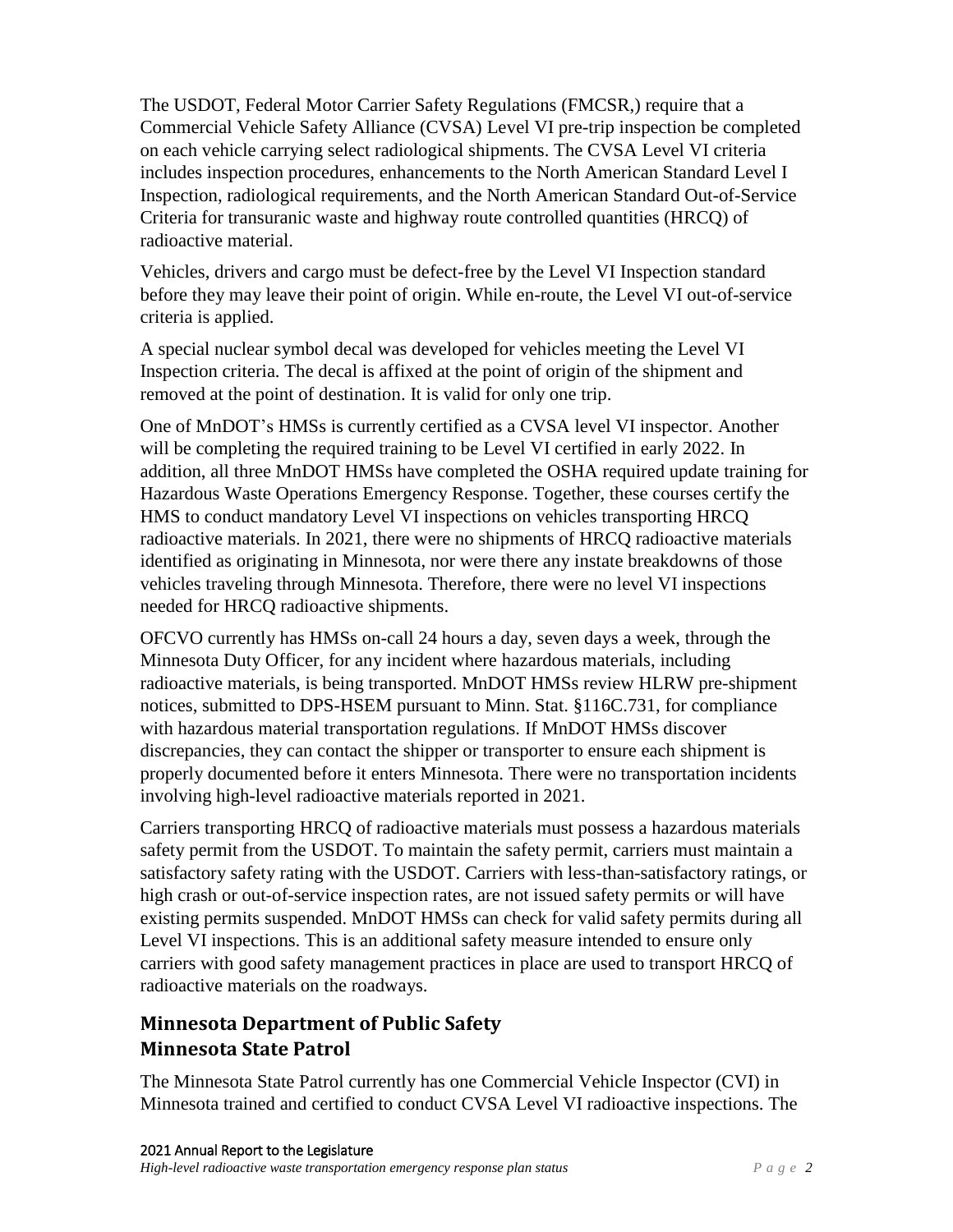CVI is located in the Detroit Lakes area. After Feb. 25, 2022, the Minnesota State Patrol will have one state trooper trained and certified to conduct CVSA Level VI radioactive inspections. The trooper is located in the Metro area. Both CVI and the trooper will perform specialized inspections on Transuranic and HRCQ of radioactive materials entering Minnesota from another country and HLRW shipped through Minnesota. At this time, no shipments requiring Level IV inspections have come into Minnesota from Canada. State Patrol receives notification from DPS-HSEM on all shipments of Transuranic and HRCQ of radioactive materials and HLRW.

## **Minnesota Department of Public Safety Division of Homeland Security and Emergency Management**

DPS-HSEM coordinated the collection and dissemination of information to state and federal agencies on the shipments of high-level radioactive materials in Minnesota. DPS-HSEM maintains a core staff trained to coordinate response and recovery issues associated with high-level radioactive materials incidents.

# **Minnesota Department of Public Safety State Fire Marshal Division**

DPS-SFMD maintains an on-call hazardous materials response person 24 hours a day, seven days a week.

# **Long-Term Spent Fuel Storage Update**

The Department of Energy (DOE) is charged with taking all actions necessary to permit the future shipment of HLRW and spent nuclear fuel to a federal repository. A new location for a repository remains under review. Construction at Yucca Mountain has been stopped and the funding for transportation planning has been reduced. In Nov. 2013 the courts ordered the Nuclear Regulatory Commission (NRC) to restart the licensing process for Yucca Mountain and continue the licensing review until their funding runs out.

A federal blue-ribbon commission was established to re-evaluate interim and long-term storage for spent nuclear fuel in the United States. The commission released a final report confirming the need for both interim and long-term storage facilities and recommended a new process for selecting interim and long-term storage sites. DPS-HSEM will continue to monitor the progress of the commission.

The NRC is reviewing the licensing for onsite dry-cask storage and is expected to extend these licenses until interim or long-term storage facilities are available. The Monticello and Prairie Island Nuclear Generating Plants continue to add capacity to their onsite dry cask storage facilities and will need to continue expanding capacity until a federal repository is established and spent fuel can be shipped.

Note: Substantial planning, training and exercising will be needed in Minnesota in advance of any spent nuclear fuel shipment campaigns.